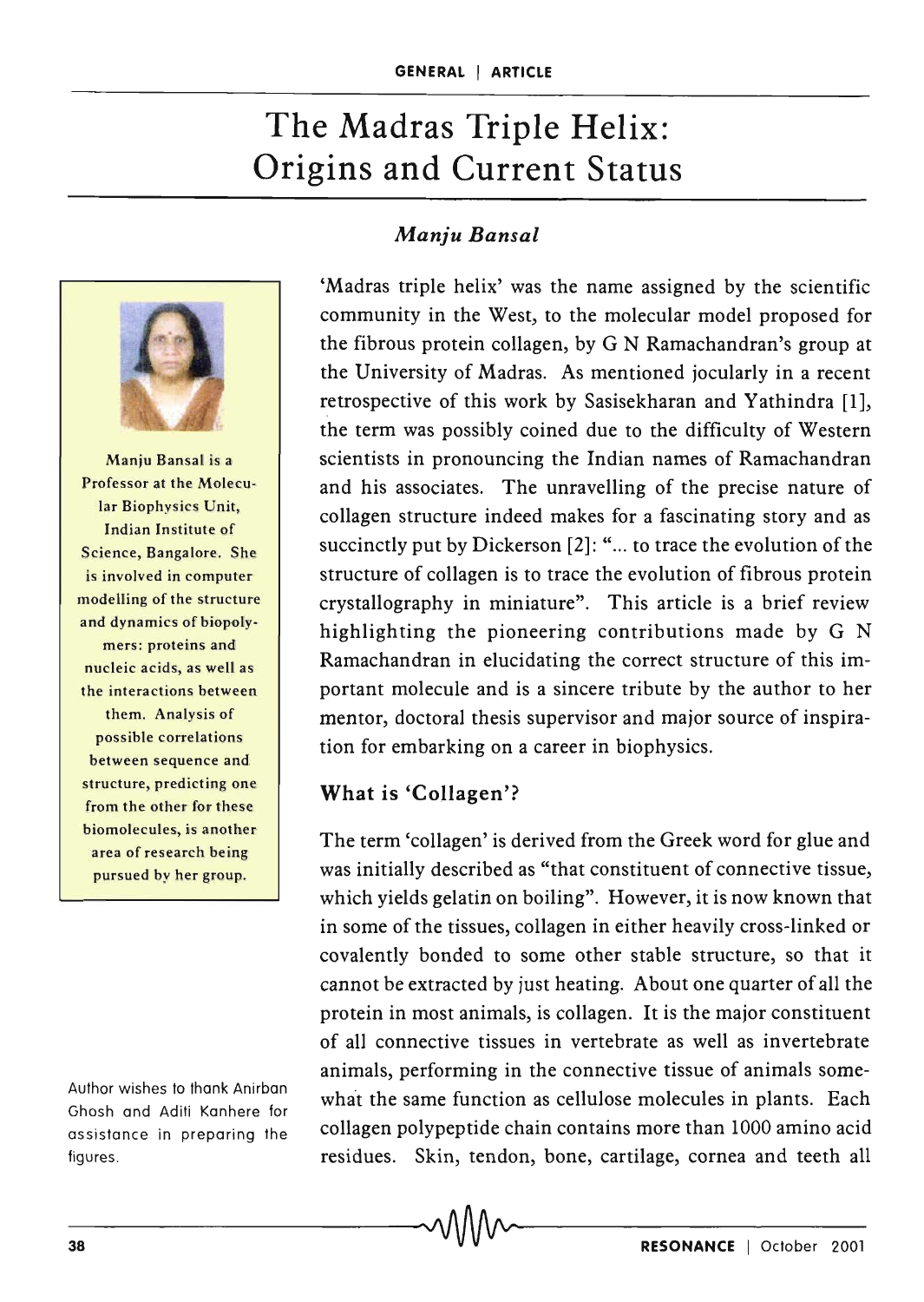

Figure 1. There are many different kinds of collagen assemblies, found in various animal tissues. This picture depicts a tough sheet like surface which is found in basement membranes and supports the skin and other organs. Collagen molecules associate together to form an extended network, seen here in light blue (picture taken from http://www.rcsb.org/ pdb/molecules).

contain collagen fibrils. These fibrils may be organized in many different ways: they form molecular cables that strengthen the tendons, large resilient sheets *(Figure* 1) that support the skin and internal organs, as mineralized aggregates in bone and teeth. Today we know that the collagen superfamily of proteins contains at least 19 proteins that are formally defined as collagen and an additional 10 proteins that have collagen-like domains. Collagen, therefore, defies any simple definition and is best characterized on the basis of some constitutive and structural features, which are common to most members of the collagen family.

Two sets of characteristics can differentiate collagen from other

proteins, first is the amino acid composition which is distinctive in its very high content of glycine residues ( $\sim$ 33% of the total) and the iminoacids residues proline and hydroxyproline *(Figure* 2). Second is the wide angle X-ray diffraction pattern *(Figure* 3), which shows a strong

Figure 2. Ball-and-stick models showing the most commonly occurring amino acids in the polypeptide chain constituting a collagen molecule. The residues are represented by their three letter code: glycine (GLY), alanine (ALA), the iminoacids proline (PRO) and 4-hydroxyproline (HYP). The various atoms are shown as spheres (or balls) which are colour coded: Carbon (green); Nitrogen (blue); Oxygen (red); and Hydrogen (grey).

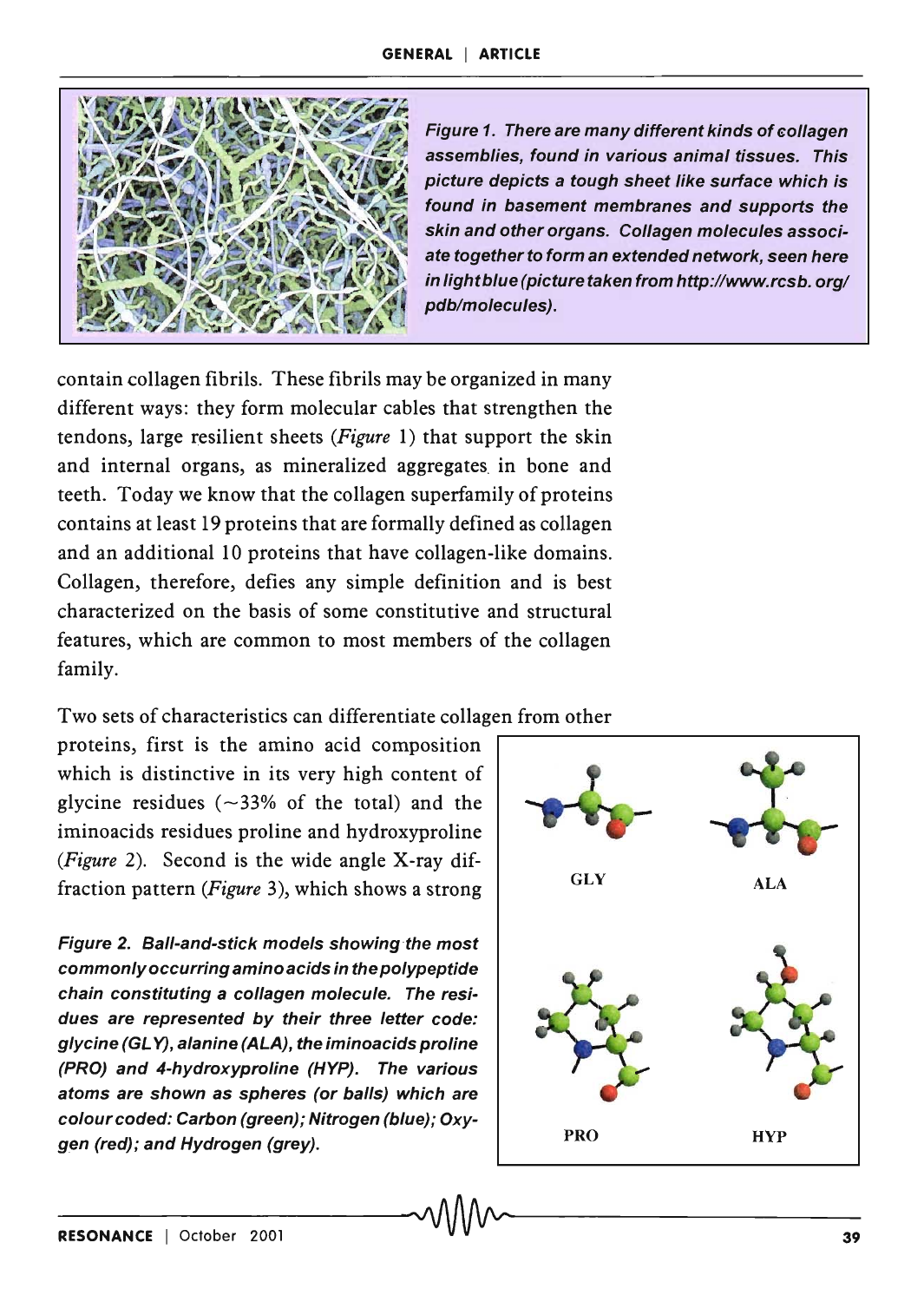

Figure 3. X-ray diffraction pattern of a stretched collagen fibre, taken with the specimen inclined to the Xray beam (which leads to the pattern being asymmetrical about the equator or horizontal axis). 'M' corresponds to the meridional reflection and its spacing gives information aboutthe rise per residue/unit along the fibre or z-axis  $($  - 2.9 Å). 'E' refers to the equatorial spots, which provide information about the lateral packing of the molecules in a plane normal to the fibre axis. 'D'refers to diffuse blobs on the equator. The spacings of the equatorial reflections are related to the diameter of the cylindrical molecules as well as the hydration state of the fibres.

meridional arc, corresponding to a repeat axial spacing of about 2.9 Å, and an equatorial spot corresponding to a spacing of 12 Å or more, depending on water content of the fiber or possible reaction with other small molecules. No other protein exhibits these features in combination. Hence their combined presence in an uncharacterized specimen is sufficient evidence that the substance is some form of collagen, but is not enough to give any indication about its molecular structure.

## Origin of the 'Madras Triple Helix'

1950s saw the dawn of a 'Golden Period' for structural molecular biology. The correct structures for  $\alpha$ -helix and  $\beta$ -sheets in proteins were proposed in 1951, by Linus Pauling's group at Caltech, USA and almost immediately experimentally confirmed to be correct by X-ray diffraction analysis. Several groups were actively working on solving the structure of the fibrous protein collagen, as well as of deoxyribonucleic acid (DNA). More guesses were made about the structure of collagen, than any other fibrous protein, indicating its more complex nature. Structure analysis studies of Pauling and Corey had established that the orientation about the peptide bond connecting two amino acids is essentially planar and that conformational flexibility of protein structures arises due to torsion about the bonds  $N-C^{\alpha}$ and  $C^{\alpha}$ -C. These torsion (or dihedral) angles are given the names  $\varphi$  and  $\psi$ . The dihedral angles  $\varphi$ , and  $\psi$ ; for any particular amino acids at position 'i', correspond to the torsion angles  $(C_{i-1}-N_i-C_i^{\alpha}-C_i)$  and  $(N_i-C_i^{\alpha}-C_i-N_{i+1})$ , respectively. The presence of the various side chains attached to the  $C^{\alpha}$  atom, in particular non-glycine amino acids, considerably restricts the possible combinations of  $\varphi$  and  $\psi$ , which are sterically allowed and these are described in detail in the accompanying article by C Ramakrishnan. The possible conformations for a collagen chain are further restricted due to the presence of large amounts of iminoacid residues, proline and hydroxyproline, which have their side chains folded back so that the  $C^{\delta}$  atom in the side chain of proline is covalently bonded to the peptide nitrogen, thus forming a five membered ring *(Figure* 2). Consequently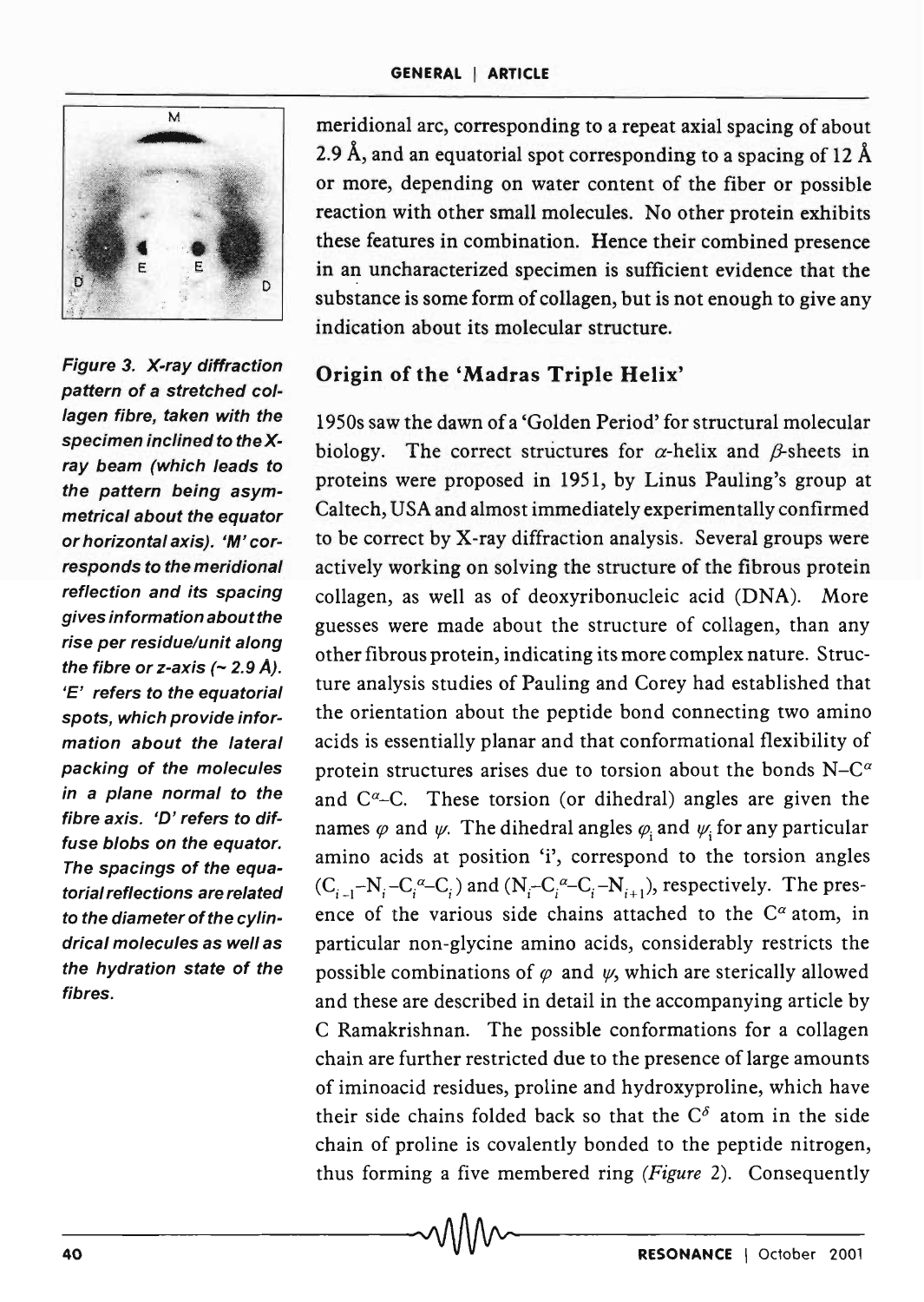there is very little freedom of rotation about the  $N-C^{\alpha}$  bond and the angle  $\varphi$  is restricted to values close to -60°, while  $\psi$  is confined to the near-trans  $(\sim 160^{\circ})$  region, for these residues. However, for the same reasons (viz. presence of the  $C^{\delta}$  atom, in place of the amino hydrogen) the peptide bond preceding an iminoacid at position' i ' can take up *cis* or *trans* conformation with equal ease, unlike for other amino acids, wherein the *trans*  conformation is overwhelmingly favoured:

| O                                                 | H             | O |
|---------------------------------------------------|---------------|---|
|                                                   |               |   |
| $C_{i-1}^{\alpha} - C_{i-1} - N_i - C_i^{\alpha}$ |               |   |
| $C_{i-1}^{\alpha} - C_{i-1} - N_i - C_i^{\alpha}$ |               |   |
| $C_i^{\alpha}$ is peptide                         | trans peptide |   |

At the suggestion of J D Bernal, during a visit to Madras in 1952, Ramachandran's group started recording X-ray diffraction pictures of collagen fibers from different sources.

#### *cis* peptide

It was probably for this reason that several early models for collagen incorporated *cis* peptide units in the structure, unlike the all-*trans* models proposed for  $\alpha$  and  $\beta$  structures in proteins. Astbury, in 1938, [3] first suggested a helical structure for collagen based on a mixture of *cis* and *trans* type of peptide bonds. This structure did not explain all the features of the collagen X-ray pattern. His suggestion regarding *cis* residues was taken over by Pauling and Corey, who, in 1951 suggested a different structure, based on three co-axial helices, which also was not in good agreement with the observed X-ray pattern. Into this scenario entered G N Ramachandran, a young Indian scientist working at Madras (now Chennai), a crystal physicist by training, but who was fascinated by the beauty and complexity of the novel biomolecular structures. At the suggestion of J D Bernal, during a visit to Madras in 1952, Ramachandran's group started recording  $\bar{X}$ -ray diffraction pictures of collagen fibers from different sources (such as, shark fin, rat tail and kangaroo tail tendon). Less than two years later, in a brief note published in *Nature,* Ramachandran and Kartha [4] proposed the first prototype of the correct structure for collagen. To quote from their report: "... A structure has been obtained which fits the above unit cell (viz from the X-ray diffraction data) and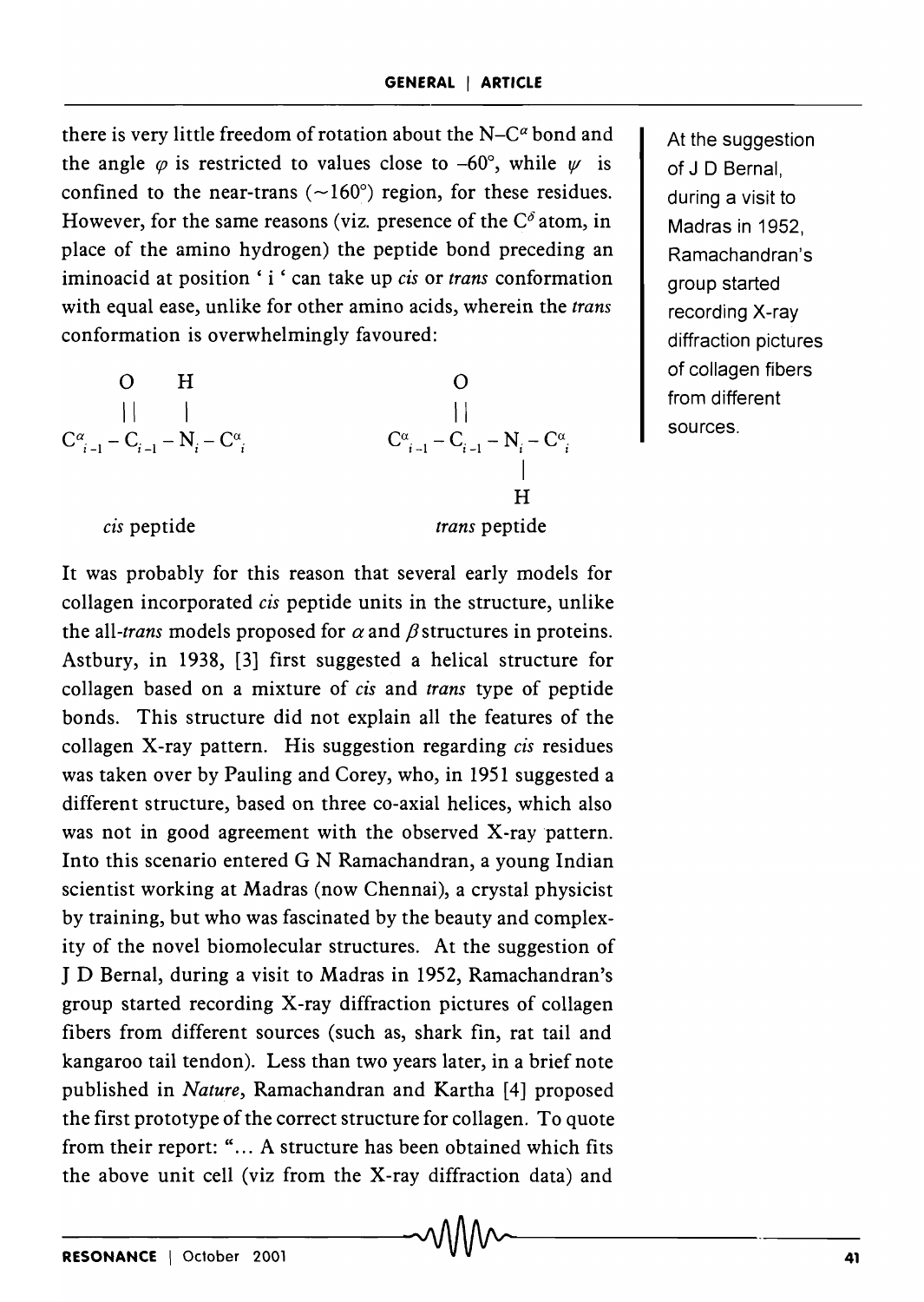which appears to be in good agreement with infra-red, X-ray and chemical data for collagen. It consists of nine amino-acid residues per unit cell, which corresponds to the observed density. These are linked together to form cylindrical rods, which occur in a hexagonal array. All the residues have the *trans*  configuration, and the latest values of Corey and Pauling for the dimension of the amide group were used for the calculation. The residues are arranged in the form of three helical chains, each of pitch 9.5 Å (=c) and containing three residues per turn, with the symmetry  $3<sub>1</sub>$ . The three helices are also arranged with a  $3<sub>1</sub>$  symmetry about the c-axis and they are held together by means of hydrogen bonds to form the cylindrical rods. Of the three  $\alpha$ -carbon atoms per turn, a hydrogen attached to one of them could be replaced by a general R group to form an amino



acid residue such as arginine or lysine; another (P) takes part in forming the proline ring, while the third  $(G)$  is in such a position that there is no space for either of its hydrogens to be replaced by any other group, so that it could only form part of a glycine residue". This in a nutshell was the basic triple helical structure (shown schematically in *Figure* 4a) and consists of three parallel helical chains, incorporates only *trans* peptide

Figure 4. The Madras triple helix, shown projected down the helix axis. (a) The prototype structure, with the three helical chains arranged side by side  $(b)$  and observed for some polypeptides. (b) The coiledcoil structure for collagen, in which each of the three helical chains is twisted about the common central axis through an angle of  $+30^{\circ}$  and translated along the axis by  $\sim$ 9 Å, for every three residues. Neighbouring chains are related by a rotation of -110° and a translation of ~3 A. The diagram is schematic, with the  $\alpha$ -carbon atoms being represented as eircles and the peptide units by straight lines joining them. The numbers in parentheses indicate the heights of  $\alpha$ -carbon atoms, with the residue height being approximated to 3 *A* for convenience.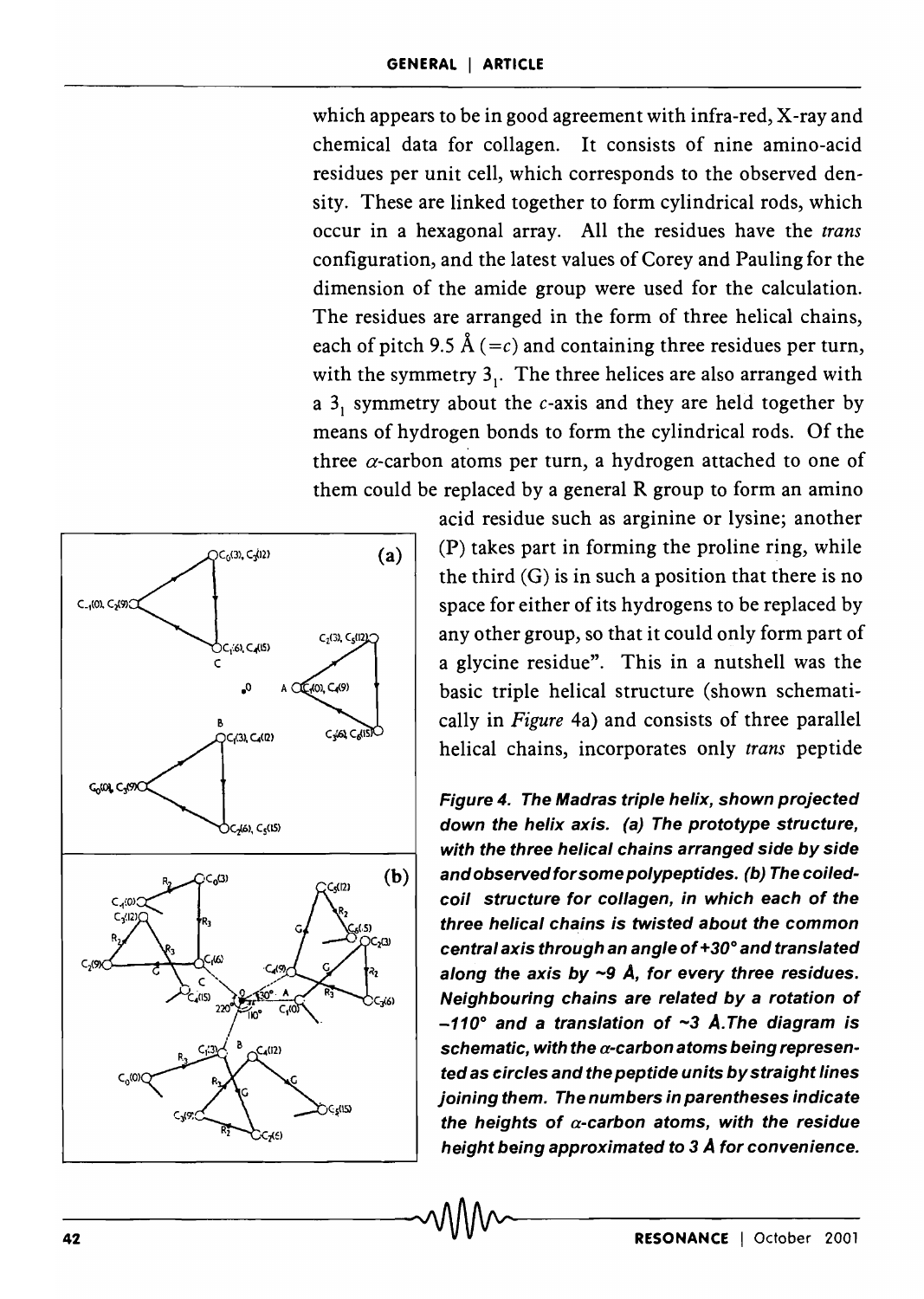bonds and explains the unusual amino acid composition of collagen.

# Refinement of the Triple Helical Structure

However, Ramachandran was not one to rest on his laurels and continued studying the X-ray diffraction patterns of stretched collagen fibres, which indicated that the true repeat for collagen was not 3 residues per turn but had a rather unusual nonintegral value of  $3^{1/3}$  or 10 residues in 3 turns. Ramachandran and Kartha in 1955· [5] promptly revised their structure on the basis of this new data and came up with the entirely novel , concept of a rope-like 'coiled-coil structure' for collagen: In this modified structure (also publjshed in *Nature)* the three chains, instead of being arranged with their axes parallel to the fibre axis, are all wound around the common central axis, thus following a helical path. Every third  $\alpha$ -carbon atom (corresponding to the glycine position in the original structure) occurs on the surface of a cylinder of radius  $1 \text{ Å}$ , with successive ones being displaced by 8.58 A along the axis and rotated by an angle of  $+36^{\circ}$  (subsequently refined to a value of  $+30^{\circ}$ ). The two other chains occur in such a manner that the three chains (which individually take up a left-handed helical structure for *L-amino*  acids) are symmetrically disposed with respect to each other and related by a rotation of  $\pm 108^\circ$  ( $\pm 110^\circ$  in the refined model) about the axis of the cylinder and a translation of  $\pm 2.86$  Å parallel to the axis *(Figure* 4b). The major helix is therefore wound in a direction opposite to that of the individual minor helices, with every third residue being similarly situated with respect to the major helix axis. This fundamental idea of a coiled-coil structure has been confirmed by recent crystal structure analysis of oligotripeptides of well-defined sequences of -Gly- $R_2-R_3$ - type *(Figure 5)*.

G N Ramachandran during one of his lectures mentioned that, he got the idea of a coiled-coil model for collagen, from astronomy. The moon, while it rotates, also revolves around the earth and always presents the same side to the earth because of Ramachandran and Kartha in 1955 came up with the entirely novel concept of a ropelike 'coiled-coil structure' for collagen.

G N Ramachandran during one of his lectures mentioned that, he got the idea of a coiled-coil model for collagen, from astronomy.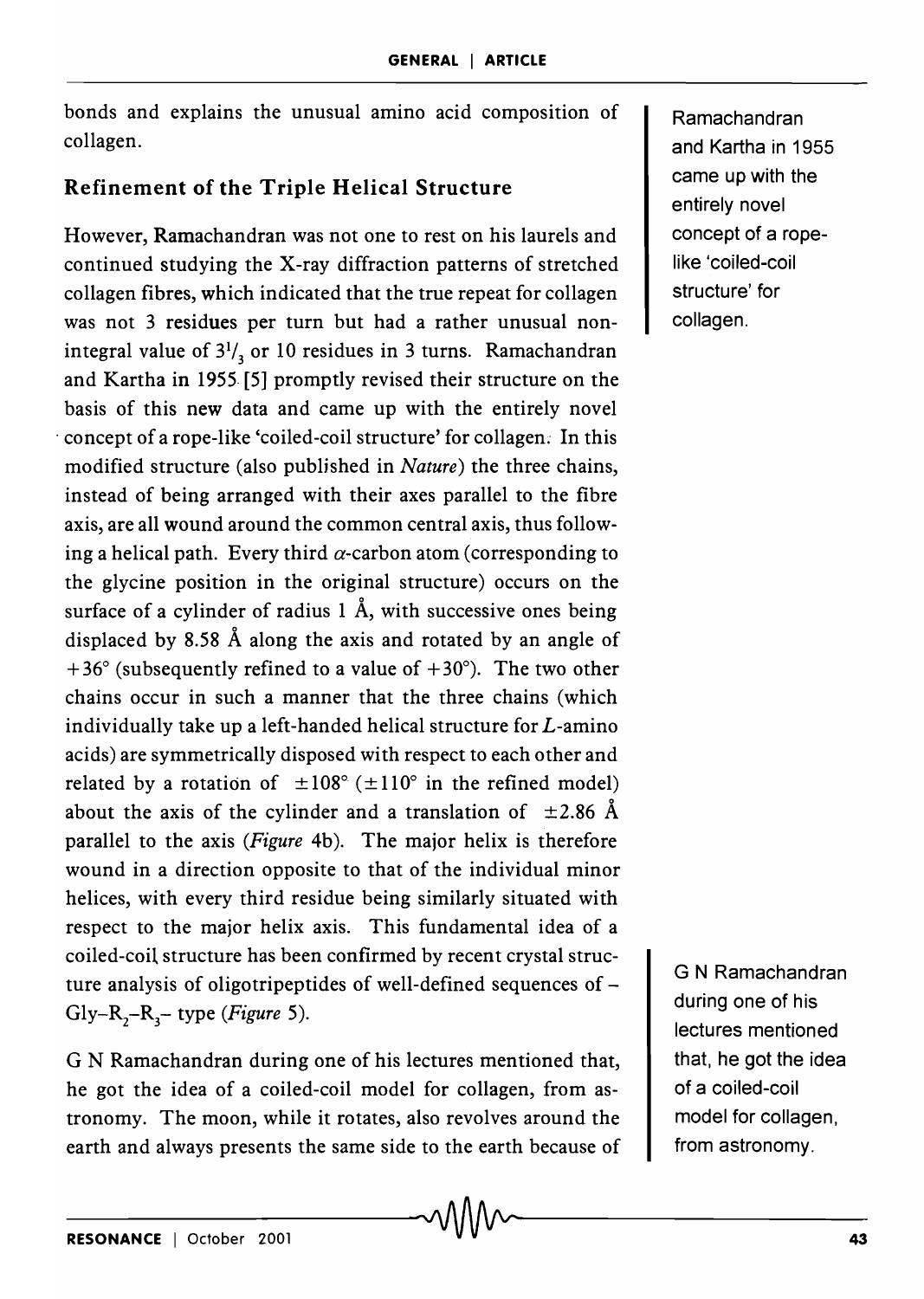Figure 5. The molecular structure of an oligotripeptide, determined recently using X-ray crystallography (Sella and others, 1995), is shown here, for a fragment with the amino acid sequence -Gly-Pro-Hyp- repeated three times. Balland-stick model of the extended single chain, which takes up a left handed helical strcuture, is shown in the middle, while a spacefilling model of the triple helical assembly is shown on extreme right, with each chain being represented by a different colour.

G N Ramachandran was the first to make the insightful link that the unusually high content of glycine and iminoacids in collagen, must have a structural basis.



their coordinated movements. This idea was incorporated into the collagen structure, in which the glycyl residues always face the center of the triple helix. Thus, G N Ramachandran was the first to make the insightful link that the unusually high content of glycine and iminoacids in collagen, must have a structural basis. In particular, a unique structure specific role was assigned to the glycine residue at every third position in the repeating tripeptide sequence (Gly–R<sub>2</sub>–R<sub>3</sub>)<sub>n</sub>. The presence of large amounts of the bulky iminoacids also has important implications for the collagen structure, leading to the rather extended helices, while the absence of amino groups restricts the possibility of hydrogen bonds'. Both the prototype parallel, as well as the coiled-coil, triple helical structures were postulated to be stabilized by two N-H...O hydrogen bonds per tripeptide, between neighbouring chains. These involved the NH group of glycine and the NH group of the residue in R2 position when this was not an iminoacid, being hydrogen bonded to the oxygen atoms of CO groups in a neighbouring chain. This structure was criticized by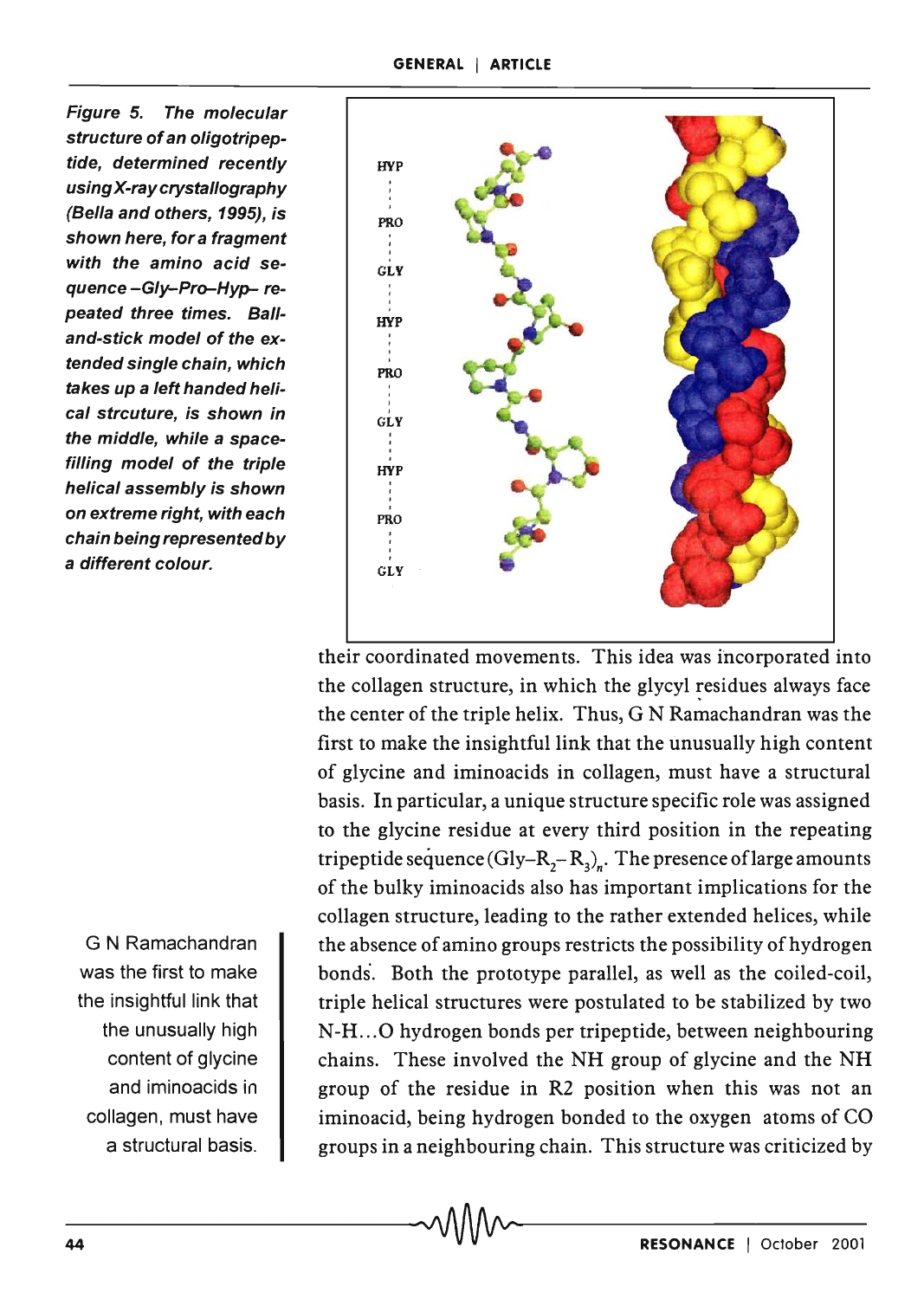Rich and Crick [6] as being untenable, due to some close van der Waal's atomic contacts and its inability to accommodate an iminoacid at the R2 position, even though -Gly-Pro-Hypsequences are known to occur in collagen. Rich and Crick [6] as well as Cowan and others [7] both proposed a slightly modified alternative model, with only one set of interchain hydrogen bonds for every tripeptide repeat. Ramachandran accepted this criticism and subsequently suggested that while only one set of direct N-H...O hydrogen bonds are possible, additional hydrogen bonds could be formed via water molecules [8]. This structure was a happy blend of good stereochemistry with maximum possible number of hydrogen bonds. Inter-chain C<sup>a</sup>-H... O hydrogen bonds, involving glycine residues (similar to those reported for poly-glycine II structure) were also first proposed for the collagen structure by Ramachandran and Sasisekharan (1965) [9].

Another interesting aspects of the primary structure is the fact that while the iminoacid proline is incorporated in locations R2 and R3 with almost equal frequency, the residues at location R3 alone are hydroxylated to give 4-hydroxyproline. Thus 4-hydroxyproline is only found preceding glycine and known to lend additional stability to the collagen structure, but how it accomplishes this was not clear for quite some time. In 1972, investigation of this puzzling problem was assigned to me (then a fresh graduate student) by Ramachandran. To our great delight, we found that hydroxyproline residues in the R3 position can form additional hydrogen bonds via the water molecules located in the inter-chain space (as shown in *Figure* 6) as well as between neighbouring triple helical molecules in the collagen fibrils. This very nicely explained the role of hydroxyproline residues in providing additional stability to the collagen structure, when they occur at the R3 position in the collagen tripeptide sequence [10]. Some of the other amino acids also show a preference for one or the other location and the unequal distributions of charged residues gives rise to favourable intra and inter molecular interactions (through ion-pairs), while non-polar residues

4-hydroxyproline is only found preceding glycine and known to lend additional stability to the collagen structure, but how it accomplishes this was not clear for quite some time.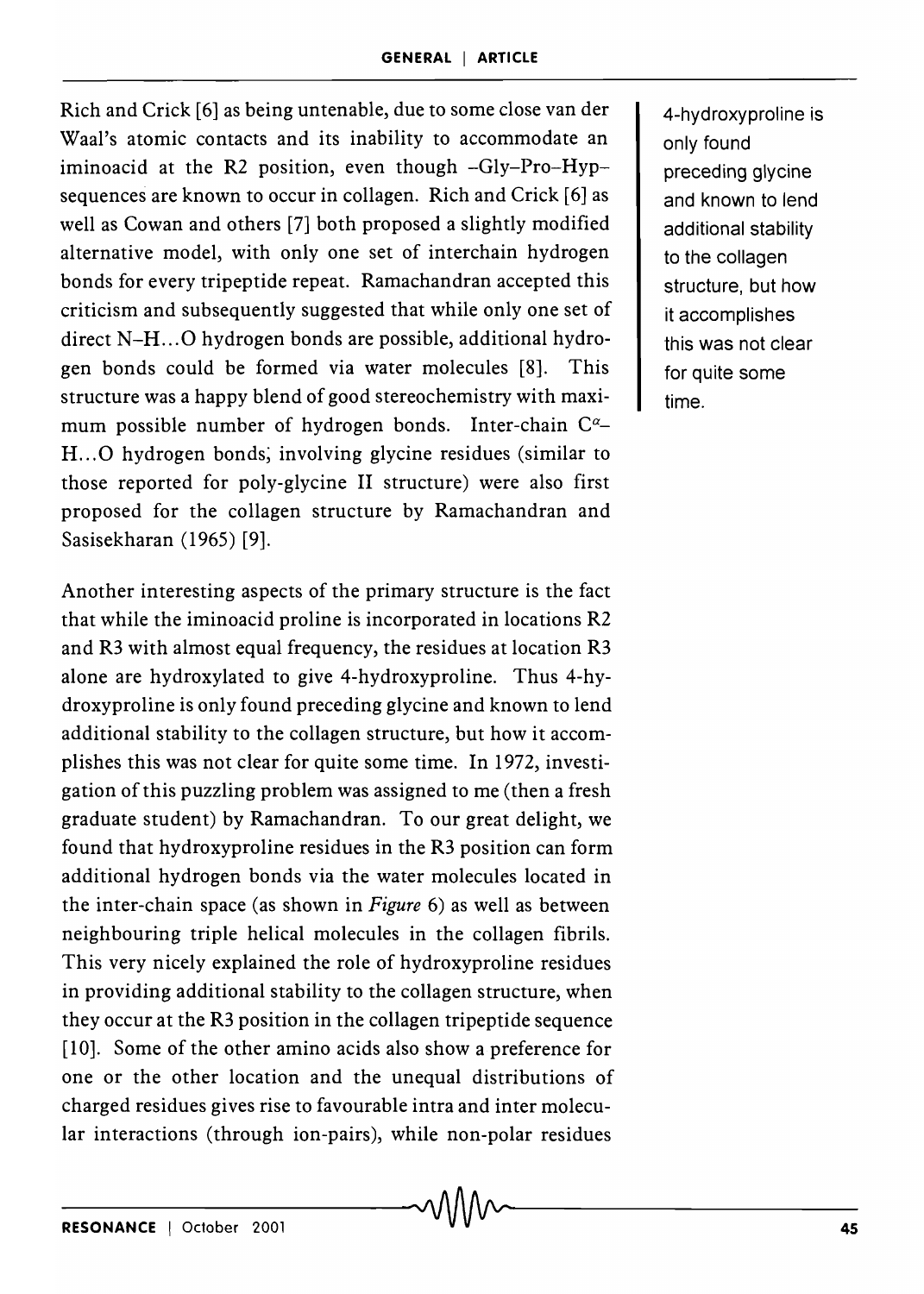

Figure 6. A model of the collagen triple-helical structure built in Ramachandran's laboratory (in 1975), using 'Kendrew type' skeletal models. The sequence shown here is a repeat of the tripeptide -Gly-Ala-Ala- in all three chains A, Band C. The dark colour rods represent covalent bonds connecting various atoms, while hydrogen bonds are shown by the light and dark banded connectors. Spheres represent the oxygen atoms of the water molecules linking the chains. The iminoacid hydroxyproline (Hyp) is shown occurring at one place in the molecule, with its hydroxyl group forming a hydrogen bond via a water molecule *(OW* J, thus providing additional stability to the triple helical structure.

may favour either of the two positions due to stereochemical considerations.

# Current Status

It is interesting to note that, the original triple helical structure, proposed for collagen in 1954, consisting of an assembly of three helical chains without further coiling, while not found in collagen, turned out to be the prototype structure for a variety of polypeptides and is also observed in some regions of globular proteins. Thus, poly-glycine, poly-L-proline and poly-Lhydroxyproline are stereochemically similar to

the simple triple helix. Also crystal structures of several proteins have revealed that proline rich fragments in various proteins, including a crucial element in proteins that are produced by oncogenes, take up the left-handed, three residues per turn helical structure, very similar to the individual helices in the 'prototype' triple helical structure. A variety of collagen related polypeptides and oligopeptides, with a tripeptide repeat of the  $Gly - R_2 - R_3$  type, have however been shown to take up the typical coiled-coil triple helical structure, but they show considerable variation in their helical parameters. Thus, the term